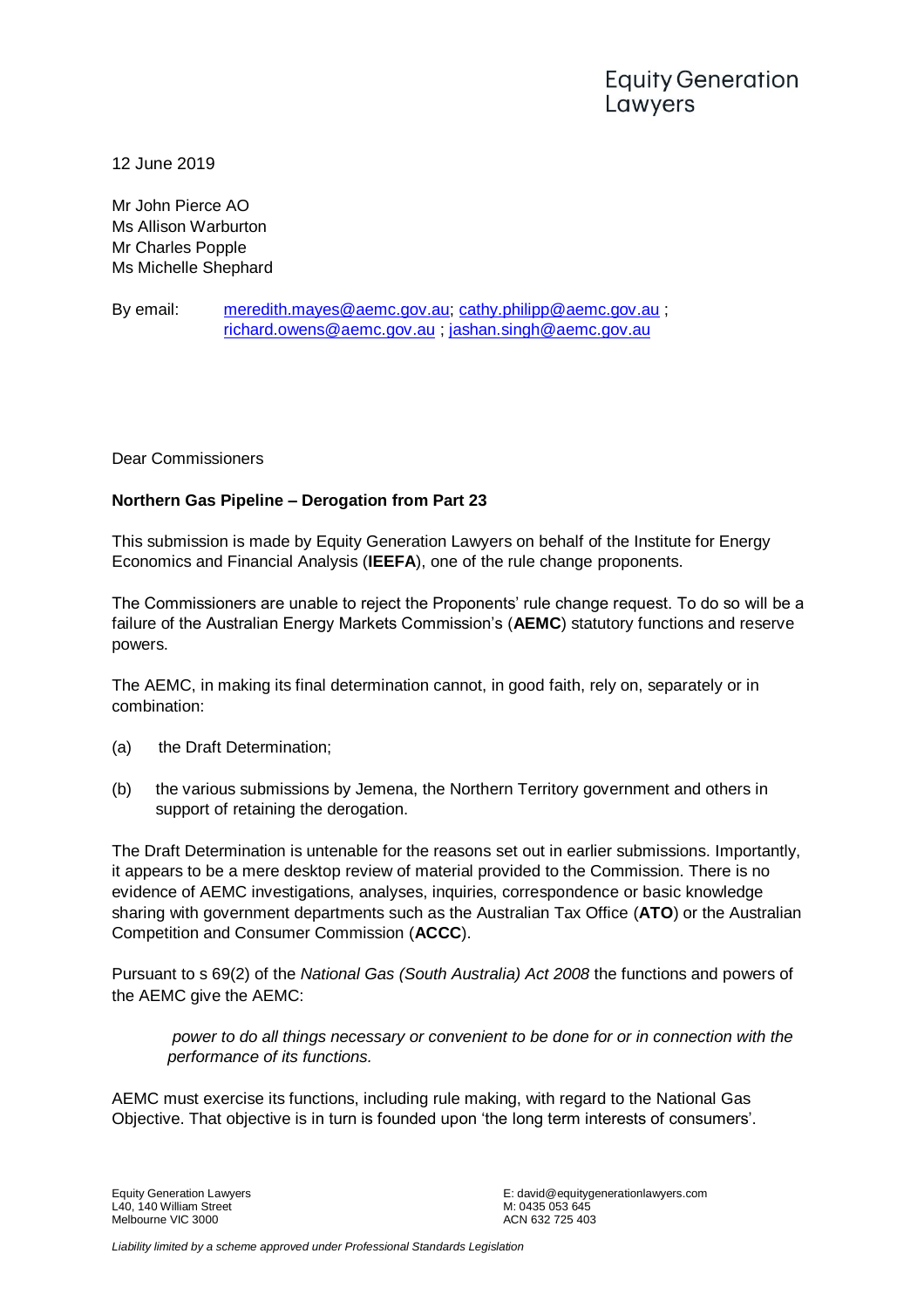The failure by the Commission to pro-actively consider and investigate the issues on behalf of consumers is almost absolute. AEMC appears to have no data at all from the Northern Territory (**NT**) or Jemena in relation to costs and forecasts of the Northern Gas Pipeline (**NGP**) which would enable it to opine on the consumer over-charge, despite its powers to do all things necessary and convenient.

The Proponents have used their best efforts, based on public information and legal analysis, to estimate an overcharge to consumers based on the Derogation. That over-charge was estimated to be \$2.6 billion for the term of the Derogation. The estimate is staggering. In light of its magnitude, it is astonishing that the Commission has not obtained information from the relevant parties and attempted to calculate its own figures.

In fact, the Project Development Agreement (**PDA**) that underpins the Derogation remains hidden from public view, the actual costs incurred building the pipeline are secret, as are the expected returns for Jemena based upon the Access Principles tariffs.

The Commission's refusal to deal with climate change in a manner that contradicts the disclosures of an \$11 billion company as outlined in previous submissions is reprehensible. I annex a report by the Centre for Policy Development *Public Authority Directors' Duties and Climate Change* published in January 2019. I urge you to consider it as it applies to the Commission.

In addition to the physical risks posed by climate change to the safety, security and reliability of supply of gas, at bare minimum, the AEMC should be aware of medium-term carbon pricing projections that we understand will cause demand destruction for gas use by consumers in Australia and render the NGP a stranded asset. The Commission is, as far as the Draft Determination suggests, completely unaware of this standard commercial consideration for longterm energy infrastructure projects. The implications for consumers are profound.

Instead, the AEMC relies on hearsay information, and considers that information without justification or rigour. Of the many examples include Jemena's rates of return on the pipeline. The AEMC appears not to have asked Jemena what its expected rate of return was, and whether that rate was based on the Firm Tariff, or whether it included the fee for no service nitrogen removal requirement, or even increases in CPI, and even whether such increases are compounded and annualised. Instead the AEMC meekly refers to Jemena's and the Northern Territory's submissions, which in turn refer to what the ACCC thinks about the rate of return, based on information provided to it by Jemena.

What was that information? Did it relate to actual or foreseen costs? Did it incorporate the interest rate costs on the \$800 million convertible notes subject to the ATO audit? Did it include the nitrogen removal charge, which is listed separately in the Access Principles but applies regardless of whether the service is applied? Did the calculations relate to full capacity of the pipe, or some of it?

The lack of rigour or interrogation by the AEMC given its powers and functions bears serious reflection by the Commissioners.

The Draft Determination relies heavily on the existence of a competitive tender process. Again, the AEMC looks only to comments by the pipeline proponents and those in support of maintaining the derogation.

To reach the conclusion about the competitive nature of the tender process in the Draft Determination the AEMC relies upon Jemena's comments that were, for an unknown reason, communicated to the Commission by its economist, Houston Kemp, and not by Jemena.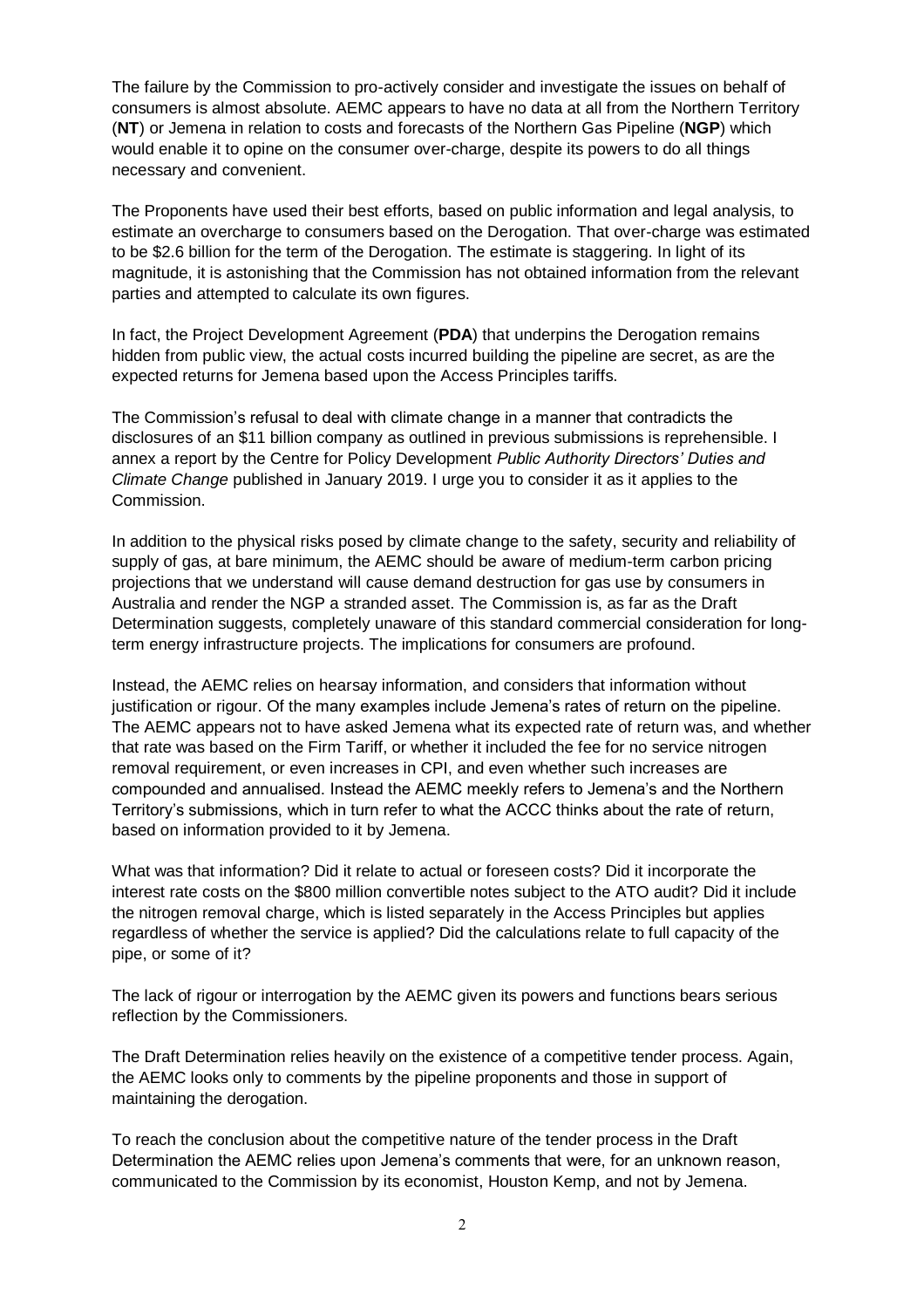AEMC also relies on a public statement from the NT Minister about the process. However, the Northern Territory is not a consumer of gas. It is a supplier. It bowed to Jemena's pressure for the pipeline not to be a covered pipeline. It has a vested interest in the pipeline going ahead to minimise losses from a wholly unreasonable and uncommercial 25 year take or pay contract struck with Italian company ENI in 2006 to enable development the offshore Blacktip gas field that sends profits offshore at the expense of the NT taxpayer.

The AEMC has failed in its functions to adequately consider its consumer mandate in the National Gas Objective which is:

*to promote efficient investment in, and efficient operation and use of, natural gas services for the long term interests of consumers of natural gas with respect to price, safety, reliability and security of supply of natural gas.*

If indeed the AEMC had consulted with the ACCC, an action well within its statutory power, and on some views, required to be performed by the Commission in order to discharge its functions to the requisite standard of care, the ACCC would no doubt have directed the AEMC to the ACCC's *[Gas inquiry 2017-2020](http://www.accc.gov.au/system/files/Gas%20inquiry%20December%202017%20interim%20report.pdf)* interim report that concluded, based on the tariffs in the Access Principles, that (at p90):

*For gas from the NT to be commercially attractive to gas users in the East Coast Gas Market, particularly those in the Southern States, the delivered price of NT gas must be competitive with the delivered gas prices being offered by other suppliers. The two main drivers behind the delivered price of NT gas into the East Coast Gas Market are the costs of production and transportation…*

*In order to transport gas from the NT to Ballera, the following pipelines will need to be used … [including] Jemena's Northern Gas Pipeline (NGP) which connects to the AGP at Tennant Creek in the NT, and runs to Mount Isa in Queensland (\$1.45/GJ firm forward haulage and \$0.74/GJ for firm nitrogen removal service – total of \$2.19/GJ)...*

*At these prices, the NT gas is unlikely to be competitive in the East Coast Gas Market, particularly the Southern States. Suppliers will likely need to negotiate better prices for transportation to make delivered price of NT gas attractive to gas users in the East Coast Gas Market.*

The effect of the Derogation is that it locks in the tariffs in the Access Principles. In effect, it prevents customers from negotiating better prices for transportation, as can occur under the Part 23 framework, with oversight by the Australian Energy Regulator (**AER**), independent arbitrators, and without the pipeline owner having the final decision.

It follows then that the ACCC, which has a consumer mandate, effectively states that the Derogation prevents *affordable* gas reaching the only potential consumers under the Access Principles, and that those tariffs account for a significant part of transport costs for only a small proportion of the transport distance. On that basis alone the National Gas Rules should be amended to remove the Derogation.

The failure to consult the ACCC, a consumer advocate, is exemplary of the AEMC's passivity. Instead, the Commission states in the Draft Determination (p8):

*The Commission also notes that there were no submissions from users or potential users of the NGP that indicate any concern with the level of the published maximum tariffs for the pipeline.*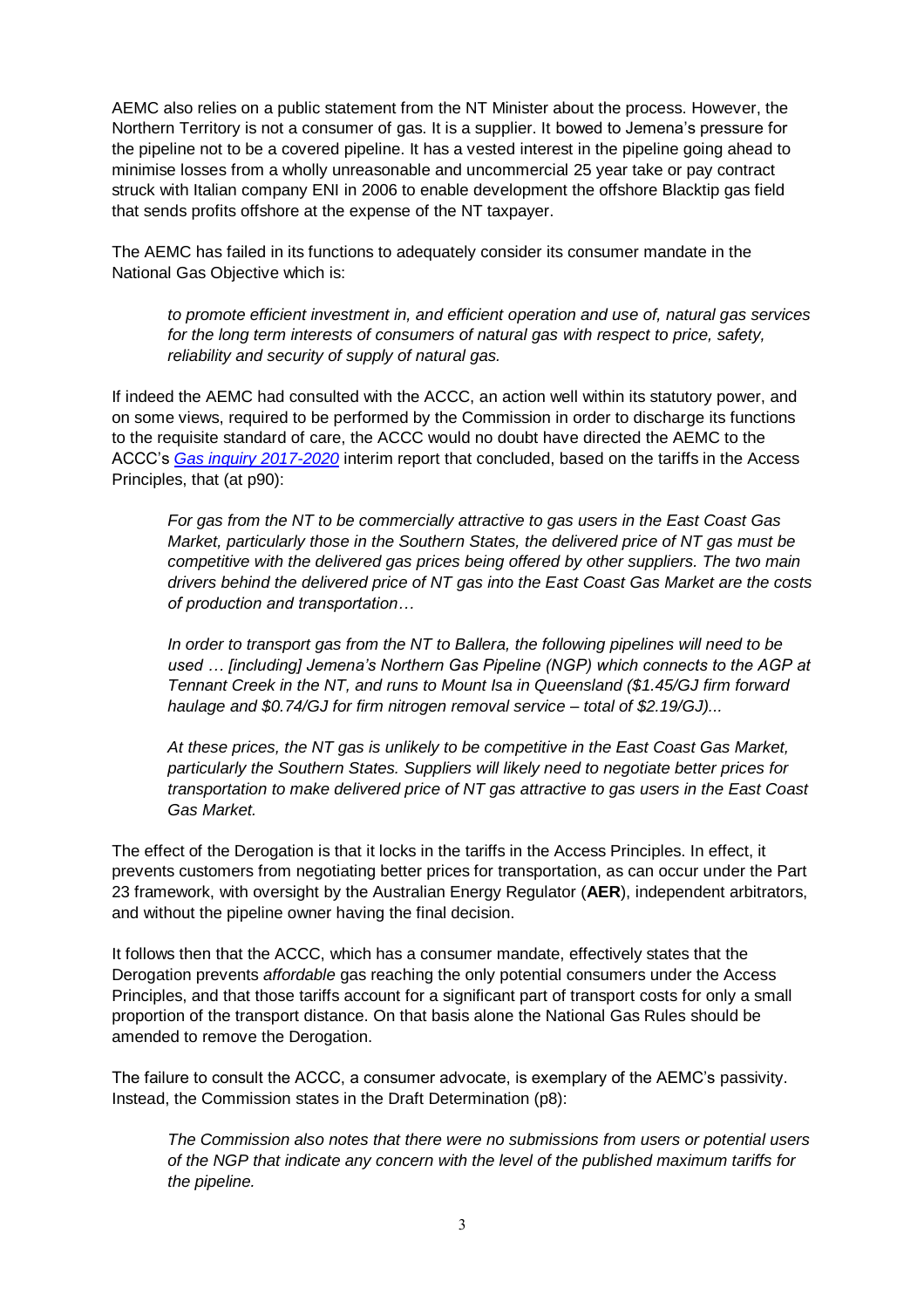The reason for this is obvious. The only major, long-term consumer of NGP gas is Incitec Pivot. For its 10 year contract it is getting a cut-price deal via a contract with the Northern Territory (not Jemena) that hedges the Northern Territory's losses from a 2006 contract. Incitec Pivot saves \$55 million a year.

Does the AEMC know whether or not NT is subject to, or passing on, the Access Principles tariff to Incitic Pivot? Even if the NT might appear to be doing so, is the NT taking a haircut on other costs or inputs simply so the NGP gets used?

There is a distinct lack of rigour around analysis on the affordability of gas from the NGP in the Draft Determination. Consider Incitec Pivot's one year arrangement for emergency access to 32TJ/day via the NGP for its Gibson Island plant. The gas is as an urgent short-term measure to keep the Gibson Island plant from shutting down. As [reported](https://www.farmonline.com.au/story/5489932/incitec-fert-plant-gets-nt-gas-lifeline/) in June 2018:

*The new, temporary, gas supply lifeline from NT won't be cheap for Incitec.*

*The company expects to pay an additional \$50m a year on its current supply contract rates which expire in the next six months.*

As of May 2019 Incitec Pivot was still trying to secure 'affordable' gas for Gibson Island to 2022, after which the company expects to come up with another gas supply option [\(here](https://www.asx.com.au/asxpdf/20190520/pdf/4456h5g17pww67.pdf) p22). There is no other reading of this information except that gas supplied via the NGP pursuant to the one year contract is unaffordable.

Current or potential *consumers* will not respond to the AEMC's inquiry when, under the Access Principles, Jemena has the final say on access disputes and the regulator is frozen out from pricing oversight. The NGP is a monopoly service. In what world would a potential customer upset a supplier that holds all the power? It is inconceivable the AEMC is not alive to this dynamic.

Jemena says "the demand for remaining capacity is subject to considerable uncertainty.'' It follows that potential consumers probably do not know who they are. It is the AEMC's job to look out for those consumers. Indeed, the economics associated with the Derogation, and the fact the the AEMC's Draft Determination recommends it remain, means such consumers may never exist.

Instead of interrogating these issues, the AEMC relies on submissions by the pipeline *owner*, the foundation *supplier*, pipeline *advocates* and other potential *suppliers* to the pipeline. It has failed to look after the Australian *consumer*.

It is worthwhile mentioning again the cognitive dissonance exhibited by the AEMC in its statements that Part 23 must apply to new pipelines whilst completely ignoring the 210 TJ/day tariffs for a brand new pipe under the Access Principles. It completely defies logic.

AEMC has failed, after repeated requests, to provide the Project Development Agreement (**PDA**) to the public despite the fact that the PDA informs how the access principles work and therefore, how the Derogation functions.

AEMC must under s 77 *National Gas (South Australia) Act 2008* make documents *applied, adopted or incorporated* by a rule available, unredacted, to the public. The Derogation refers to the Access Principles, which in turn, relies upon the PDA for no less to define whether the principles are valid: see [clause 2](https://jemena.com.au/getattachment/industry/pipelines/Northern-Gas-Pipeline/Services/NGP-Access-Principles.pdf.aspx) of the Access Principles. AEMC has failed not only to make the